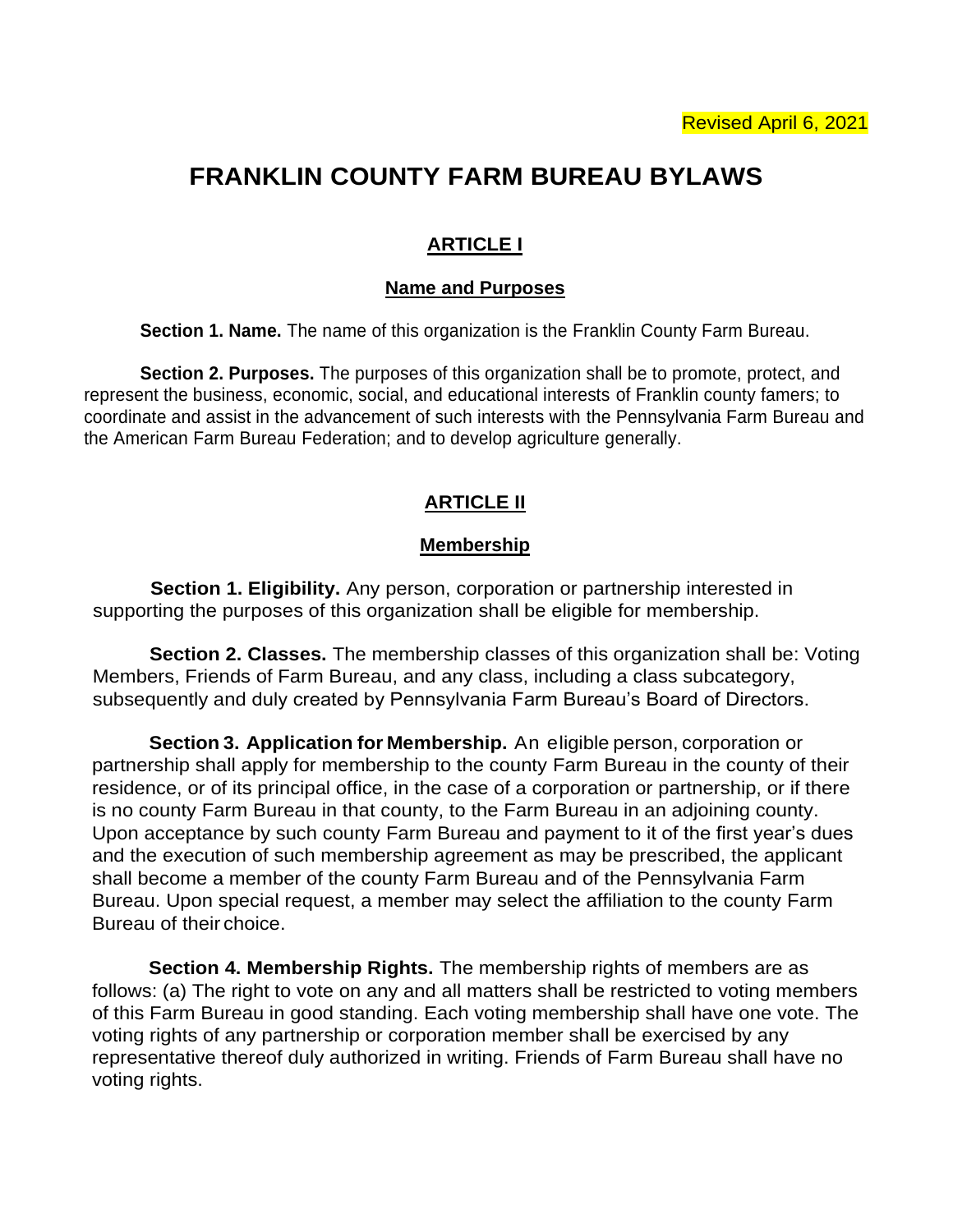(b) Rights and privileges of membership in the case of a partnership or corporation shall accrue and belong only to such named partnership or corporation or one individual authorized by the partnership or corporation who is a member, shareholder, officer, employee or agent thereof. (c) Any partnership, closely held corporation or unincorporated association not a named member of this Farm Bureau shall be entitled to the rights and privileges of membership, as determined by the Board, except the right to vote, if all the individual members of such partnership, closely held corporation or unincorporated association are members of this Farm Bureau in good standing in their individual capacities. (d) A dependent member of the family household of a natural person, who is a member of this Farm Bureau, shall be entitled to the rights and privileges of the respective membership except the right to vote or hold office. The Board of Directors may determine from time to time under what circumstances an individual may be deemed to be a dependent member of the household.

**Section 5. Joint Membership.** Two or more persons, partnerships or corporations, or any combination thereof, shall not be accepted as members of this Farm Bureau upon a single membership agreement.

**Section 6. Dues.** The annual county dues in this county Farm Bureau shall be based on the membership class, as outlined below, plus any amounts required to be forwarded to the Pennsylvania Farm Bureau and the American Farm Bureau Federation for each member, including any costs for the AD&D program and Farm Bureau publications:

### a. Voting Member: \$125

- a. County share: \$45
- b. Pennsylvania Farm Bureau share: \$70.15
- c. American Farm Bureau Federation share: \$5.00
- d. Accidental Death and Dismemberment Insurance (AD&D): \$1.85
- e. Farm Bureau Publication(s): \$3.00
- b. Friend of Farm Bureau Member: \$100
	- a. County share: \$55.00
	- b. Pennsylvania Farm Bureau share: \$37.00
	- c. American Farm Bureau Federation share: \$5.00
	- d. Farm Bureau Publication: \$3.00

c. Subsequent member class or class subcategory created by PFB Board of Directors: As determined by county Board of Directors.

**Section 7. Membership in Good Standing.** A member of this Farm Bureau shall be deemed in good standing if their membership is free from dues delinquency and not otherwise terminated, cancelled or in default on the date as to which the question of good standing is determined.

However, any definition of membership in good standing duly adopted and promulgated at any annual meeting of the Pennsylvania Farm Bureau shall be and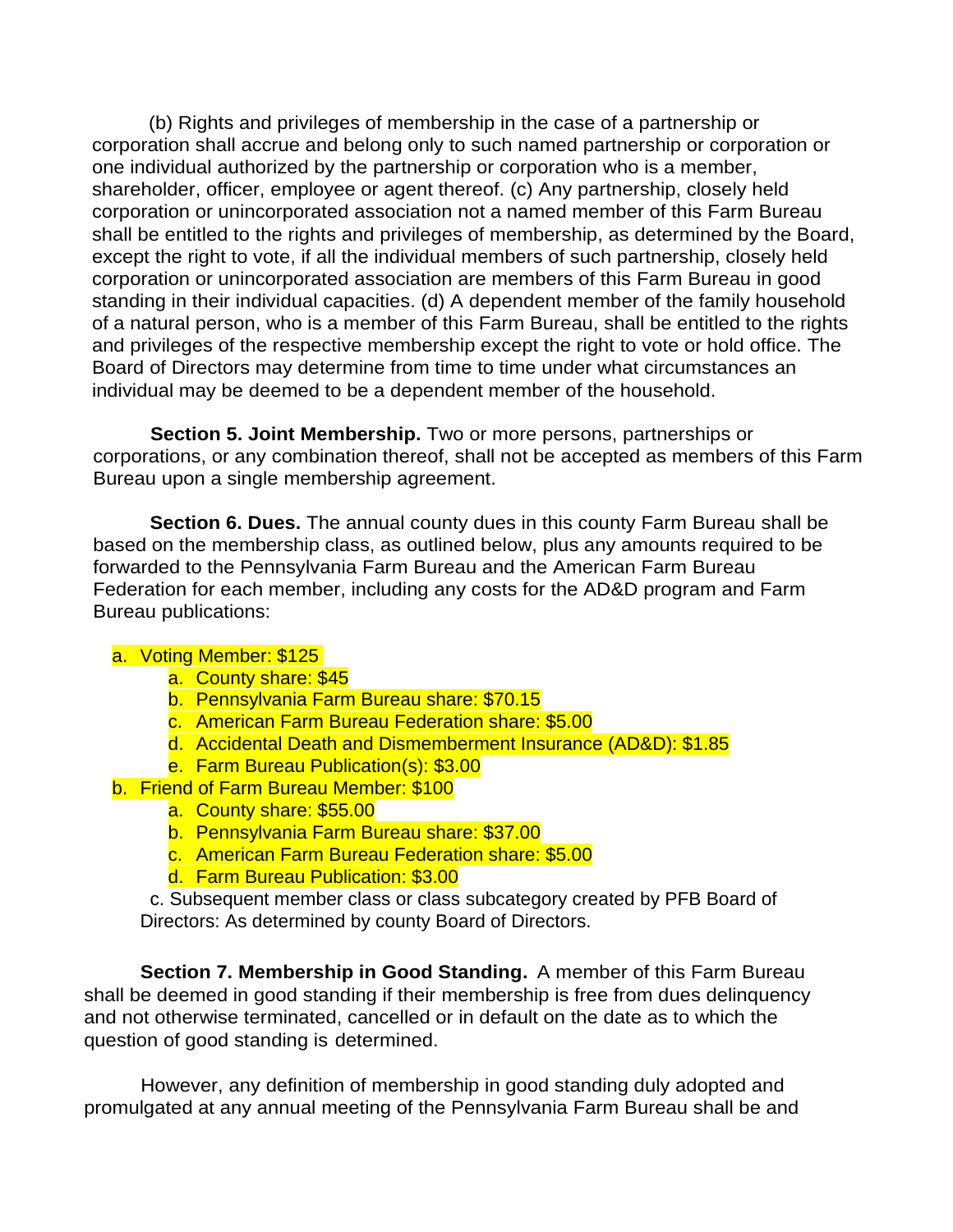become the definition of membership in good standing in this Farm Bureau.

The foregoing rule shall also pertain where the matter of membership on good standing in the Farm Bureau is the basis for fixing a right to or a privilege of membership in any associated, affiliated, or subsidiary organization of this Farm Bureau, or of the Pennsylvania Farm Bureau.

Upon the request of any associated, affiliated, or subsidiary organization of this Farm Bureau, or of the Pennsylvania Farm Bureau, the Secretary of this Farm Bureau shall certify to the organization making such request a list of the members in good standing as of the date specified in such request.

**Section 8. Meetings.** The annual meeting of voting members shall be held by October 31 of each year, the date and place to be selected by the Board of Directors. Regular and special meetings of voting members may be called by the President, or by two-thirds vote of the Board of Directors, and shall be called by the President upon written request signed by at least one-fourth of the voting members.

**Section 9. Notice.** Notice of meetings of voting members and all matters concerning this Farm Bureau shall be deemed to have been duly given by: (1) placing in the mail, postage prepaid, to the last known post office address of the voting member, at least  $14$  days prior to such meeting, notice thereof in writing; or (2) email to a voting member's last known email address, at least 14 days prior to such meeting or matter. A notice of a meeting or matter appearing printed in an official publication of this Farm Bureau, mailed or emailed to voting members in good standing at least 14 days prior to the meeting or matter shall be deemed to comply with this provision.

**Section 10. Quorum.** Twenty of the voting members in good standing shall constitute a quorum for the transaction of any and all business at any annual or special meeting, and the favorable vote of a majority of such members present in quorum shall be necessary for the determination of any matter, except that a lesser number may adjourn from time to time.

**Section 11. Presiding Officer.** The President, if present, shall preside at all meetings of members of this Farm Bureau. In the President's absence, the next officer in due order who may be present shall preside. For the purpose of these bylaws, the order of officers shall be as follows: President, Vice President, Second Vice President (if applicable), other members of the executive committee, in alphabetical order.

**Section 12. Privilege of the Floor.** Members of this Farm Bureau in good standing shall be entitled to the privilege of the floor, subject to the rules governing the meeting.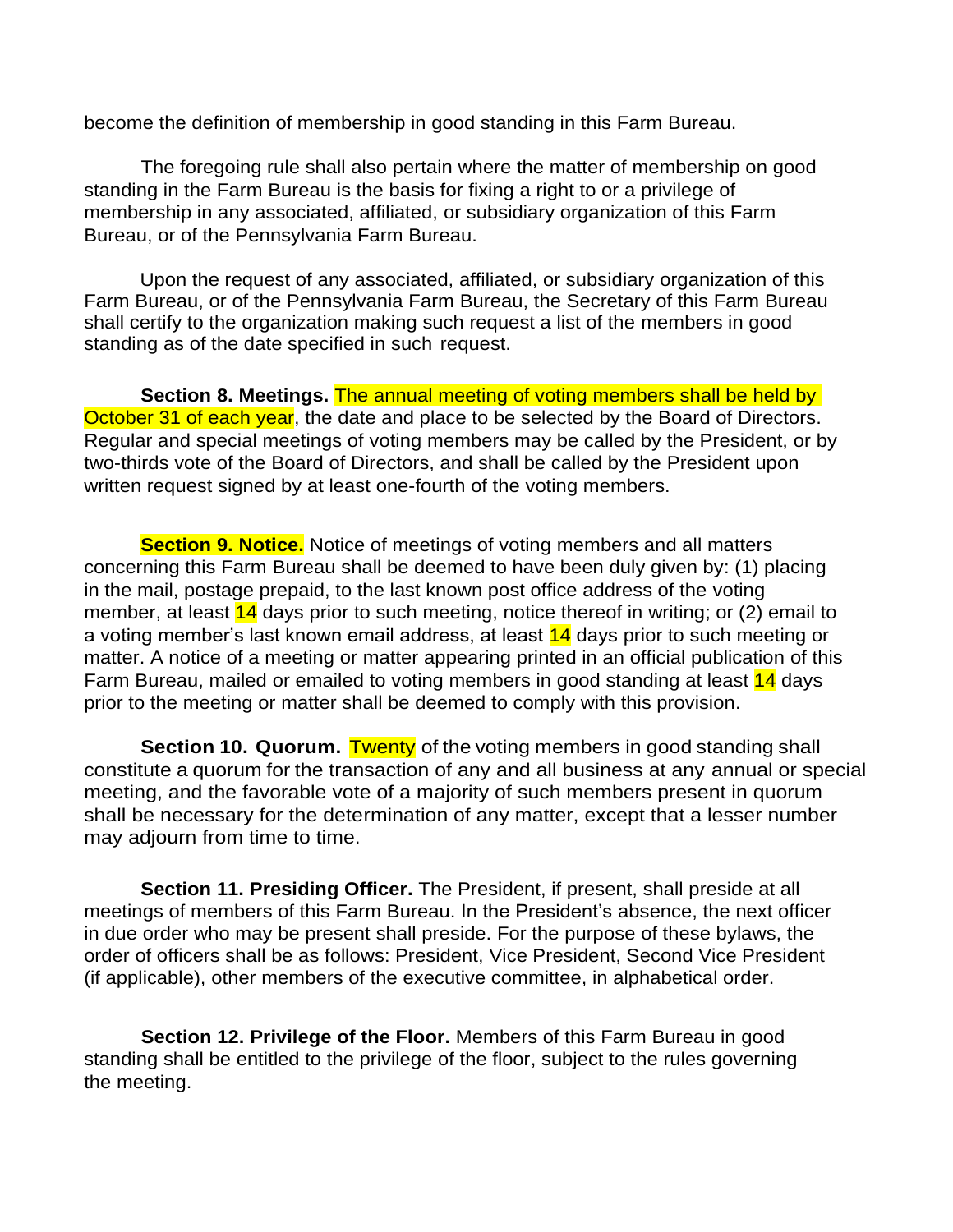**Section 13. Election of Delegates.** The voting members of this Farm Bureau shall be represented at all meetings of the Pennsylvania Farm Bureau by Voting Delegates as provided in the bylaws of the Pennsylvania Farm Bureau. Said delegates to be elected annually during the business session of the county annual meeting, unless selection is specifically delegated to the county board by a motion duly passed at the county annual meeting.

### **ARTICLE III**

### **Board of Directors**

**Section 1. Number and Authority.** The business and property of this Farm Bureau shall be managed and controlled by a Board of Directors of 9 voting members to be elected on a district basis at the annual meeting of this Farm Bureau. In addition, if there is a county women's/leadership committee, county Young Ag Professional's committee, or county Ag Promotion & Education committee, the chair(s) shall be an ex-officio member of the board of directors with voting powers. The term of office of directors shall be three years and until their successors are duly elected and qualified.

**Section 2. Qualifications.** The members of the Board of Directors, including the President and Vice President, must be voting members of this Farm Bureau in good standing who: (1) are actively engaged in the production of agricultural products; (2) were actively engaged in the production of agricultural products; or (3) who provide support services vital to the agricultural industry. The term "were actively engaged in the production of agricultural products" shall mean a person who devoted a substantial portion of their life to farming. In no event may a person whose interest may be in conflict with the interest of the Farm Bureau by reason of their employment, representation or contractual relationship with it or an affiliated company or association be eligible to serve in such capacity.

**Section 3. Election of Directors.** At the first meeting of voting members, and at each annual meeting of voting members thereafter, a Board of Directors shall be elected to serve until their successors are duly elected and qualified. All elections for directors shall be by ballot, which may be accomplished by mail or electronic ballot methods, unless this rule is waived by unanimous consent of all voting members present or by proxy.

**Section 4. Meetings.** The Board of Directors shall meet as soon as practicable after the annual meeting of this Farm Bureau and shall meet in regular session as often as may be necessary, to conduct the business of this Farm Bureau. The regular meetings of such Board shall be held on such dates and at such time and place as may be fixed by the Board of Directors.

Special meetings may be called by the President and shall be called by the Secretary upon request in writing signed by one-third of the entire number of directors.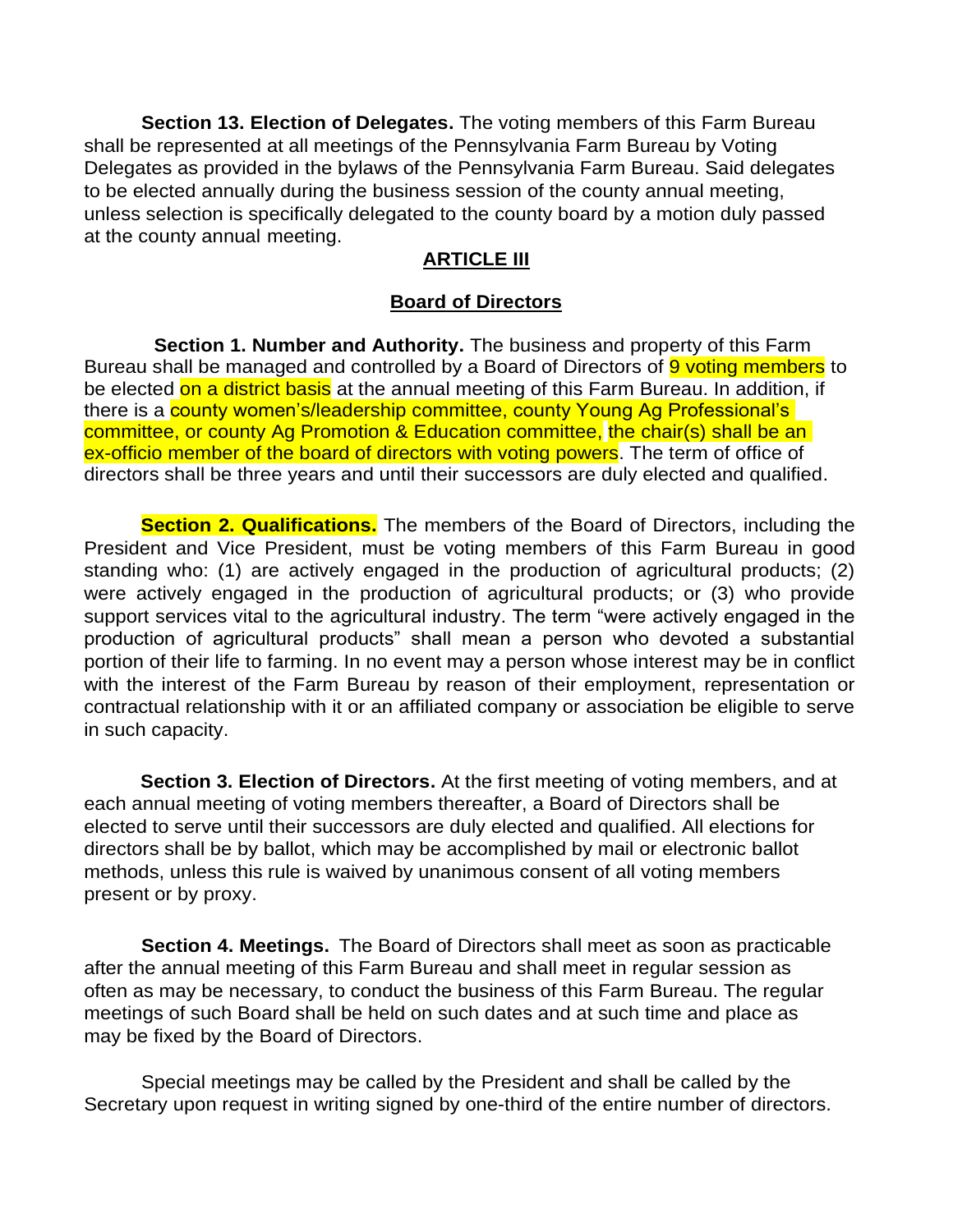Notice of meetings shall be given in such manner as provided in Article II, Section 9. Attendance at any meeting shall constitute waiver of notice thereof.

**Section 5. Quorum.** A majority of the Board of Directors shall constitute a quorum, and a majority of the directors in attendance at any meeting, shall, in the presence of a quorum, decide its action. A minority of the board present at any meeting may, in absence of a quorum, adjourn to a later date, but may not transact any business.

**Section 6. Removal from Office.** The following shall constitute sufficient grounds for the removal from office of any officer or director without the necessity of a vote of the Board of Directors:

- (a) Death.
- (b) Being or becoming an employee of this Farm Bureau or of the Pennsylvania Farm Bureau.
- (c) Being or becoming a full or part-time employee or agent of any service affiliated with the Pennsylvania Farm Bureau.
- (d) Non-attendance of three successive Board of Directors' meetings for causes other than sickness.
- (e) Formal or written resignation.

On the happening of any of the grounds above set out, the same shall be reported to the Board at its next meeting and noted in the minutes of the said meeting.

**Section 7. Vacancy.** In case of any vacancies in the Board of Directors of officers, the remaining members of the Board, though less than a quorum, may elect a successor, having the qualifications herein prescribed for directors, to hold office for the unexpired portion of the term of office of the director or officer whose place shall be vacant.

**Section 8. Cooperative Relations.** The Board of Directors shall have authority and may establish and maintain cooperative relations with any Department, Bureau, Board, Division or Agency of the United States Government or of the State Government or agency of any political subdivision thereof. This Farm Bureau, in addition to becoming affiliated with Pennsylvania Farm Bureau and with the American Farm Bureau Federation, may cooperate with other organizations.

# **ARTICLE IV**

# **Executive Committee**

**Section 1. Appointment.** The Board of Directors may appoint from its members an Executive Committee comprised of the President, who shall be chair; Vice President,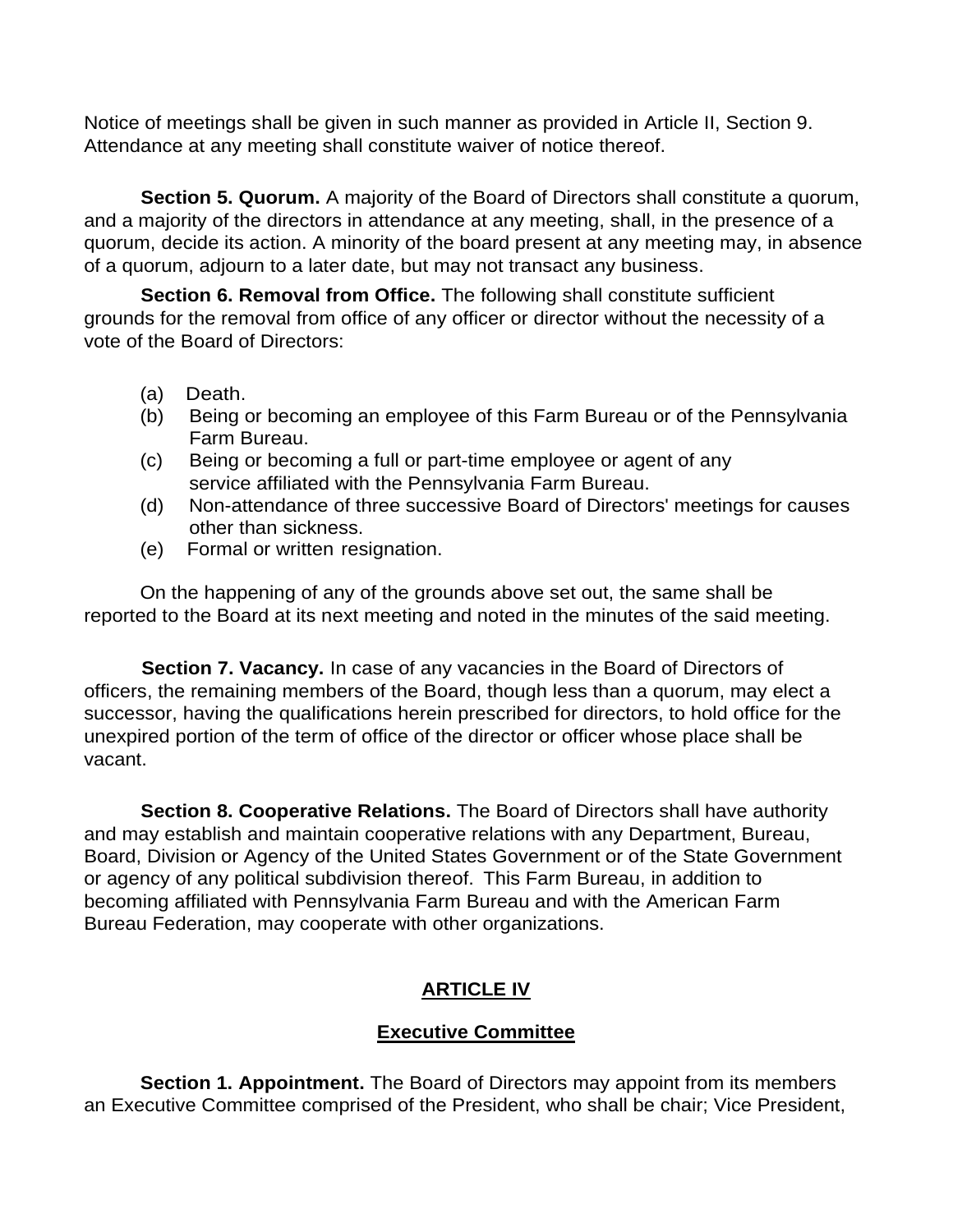and one additional board member.

**Section 2. Authority.** The Executive Committee shall exercise such powers as may be delegated to it by the Board of Directors in the intervals between meetings of the Board of Directors and shall report their actions at each meeting of the Board. Full minutes of all meetings of the Executive Committee shall be kept and submitted to the Board of Directors.

**Section 3. Quorum and Procedure.** Subject to any regulation prescribed by the Board of Directors, the Executive Committee shall fix its own rules of procedure. The presence of a majority of the members of the Executive Committee shall be necessary to constitute a quorum.

### **ARTICLE V**

### **Officers**

**Section 1. Officers.** The officers of this Farm Bureau shall be a President, Vice President, Second Vice President (if applicable), Secretary, and Treasurer. Farm Bureau officers shall be elected annually at an organization meeting of the board. Said meeting to be held before the next regularly scheduled monthly meeting of the Board of Directors. The President and Vice President, Second Vice President (if applicable) shall be elected from within the membership of the board.

**Section 2. Qualifications.** The President, Vice President, Second Vice President (if applicable), Secretary, and Treasurer must be voting members of this Farm Bureau in good standing.

**Section 3. President.** The President shall be chief executive officer of this Farm Bureau. The President shall preside at all meetings of its members, and at all meetings of the Board of Directors and of the Executive Committee. The President shall have general charge of the business of this Farm Bureau, subject to the control of the Board of Directors or Executive Committee.

**Section 4. Vice President.** The Vice President shall, in the absence of the President, exercise the powers and perform the duties of the President; otherwise, the Vice President shall have such powers and perform such duties as may be assigned by the President or by the Board of Directors.

**Section 5. Second Vice President (if applicable).** The Second Vice President shall, in the absence of the Vice President, exercise the powers and perform the duties of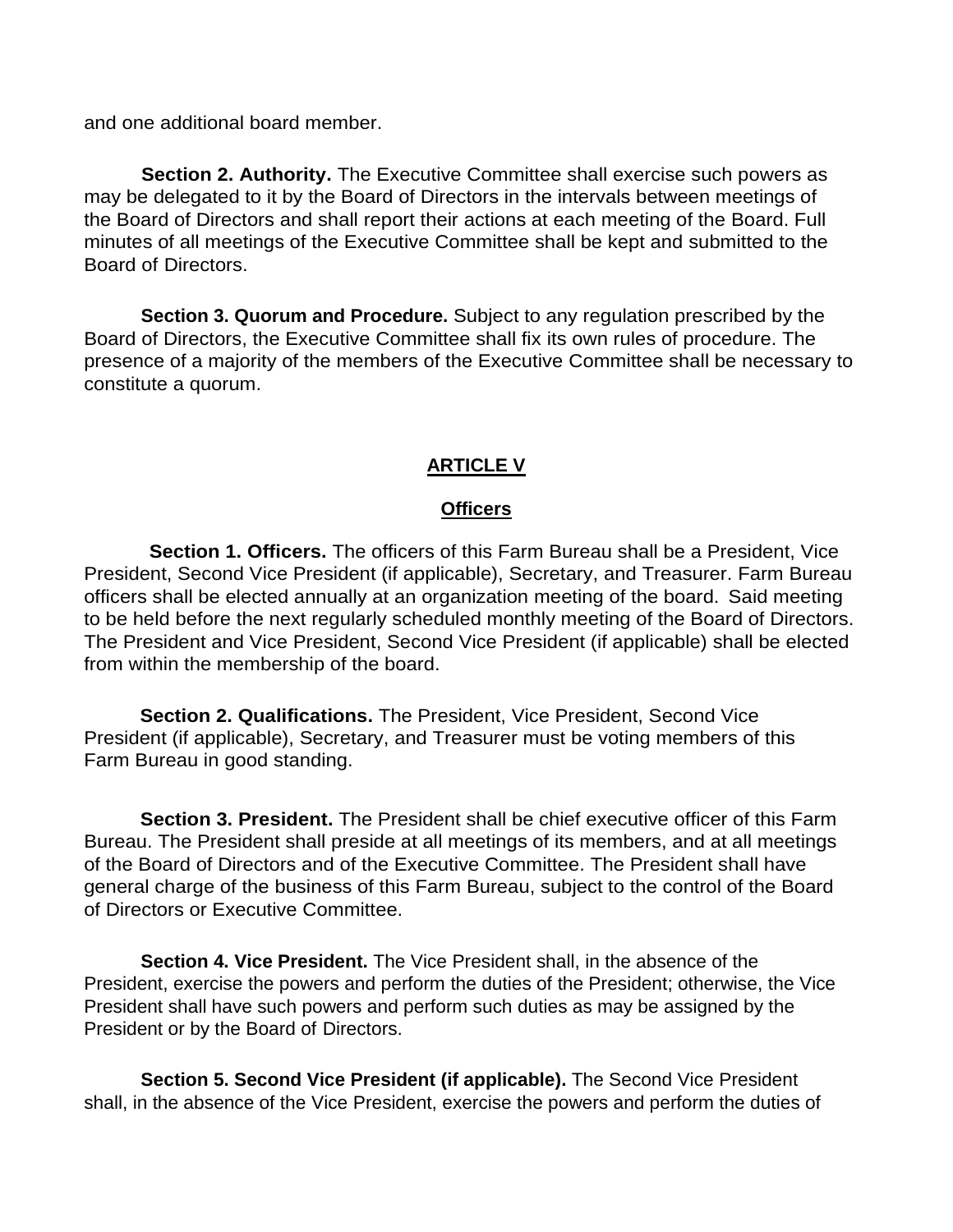the Vice President; otherwise, the Second Vice President shall have such powers and perform such duties as may be assigned by the President or by the Board of Directors.

**Section 5. Secretary.** The Secretary shall keep minutes of the meetings of members and of the meetings of the Board of Directors. The Secretary shall attend to the giving of all notices required to be given. In addition, the Secretary shall perform all duties incident to the office of Secretary, subject to the control of the Board of Directors.

**Section 6. Treasurer.** The Treasurer shall keep a full and accurate account of receipts and disbursements and deposit all money, checks, and other obligations to the credit of this Farm Bureau in such depository or depositories as may be designated by the Board of Directors or Executive Committee; shall disburse the funds of this Farm Bureau as ordered by the Board of Directors, or the Executive Committee, taking proper vouchers for such disbursements; shall render a statement of account and transactions whenever required by the Board of Directors or Executive Committee, and shall make a complete annual statement before each annual meeting of this Farm Bureau, which shall be verified by a qualified auditor, to be selected by the Board of Directors; and generally shall perform all the duties incident to the position of Treasurer, subject to the control of the Board of Directors.

The Treasurer may be required by the Board of Directors to furnish a bond conditioned for the faithful accounting for the funds and property in his custody in such sum and with such surety or sureties as may be fixed and required by the Board of Directors or Executive Committee. The premium on such bond shall be paid by this Farm Bureau.

**Section 8. Removal of Officers.** Any officer of this county Farm Bureau may be removed at any time by a two-third vote of the Board of Directors.

### **ARTICLE VI**

### **Finance and Commercial Activities**

**Section 1. Investments of Surplus Funds.** Investments of surplus funds of this Farm Bureau over and above its cash requirements in its operations, may be made by the Treasurer of this Farm Bureau, on its behalf. Other investment of surplus corporate funds, within the limitations of law, may be authorized from time to time by the Board of Directors.

**Section 2. Investment in Stocks and Evidences of Indebtedness.** Investments in stocks and evidences of indebtedness of corporations whose activities will directly or indirectly promote agriculture, or the interests of those engaged therein, may be made on behalf of this Farm Bureau and in its name, upon consent at any regular meeting, or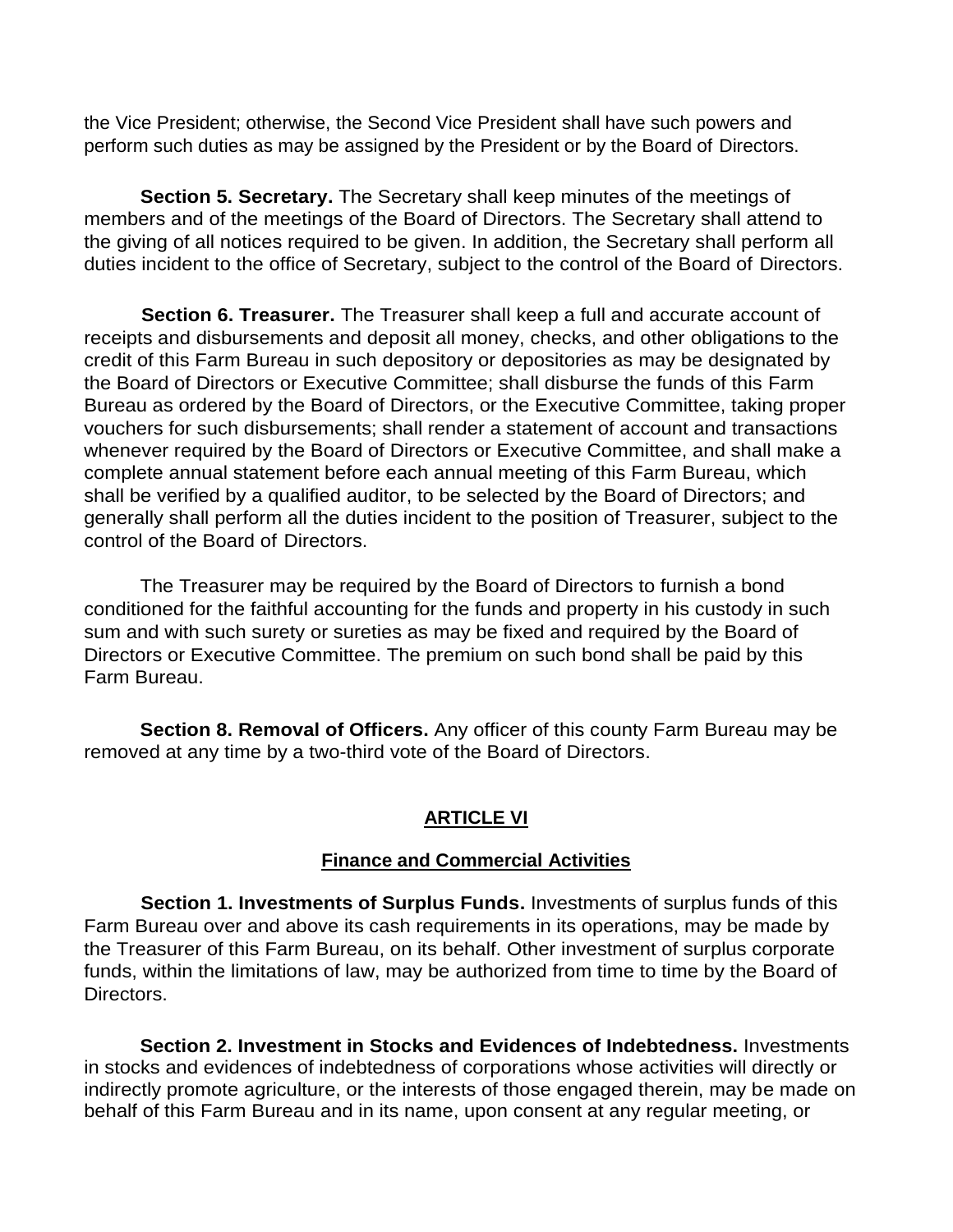special meeting called for that propose, of the voting members, provided, always, that a quorum as ascertained by these bylaws, be present at such meeting.

**Section 3. Borrowing Funds.** The Board of Directors may, upon consent of this Farm Bureau expressed by the vote of a majority of the voting members thereof, present at any regular meeting or special meeting called for that purpose, provided always that a quorum be present, borrow money to be used solely for the purpose of this Farm Bureau and may pledge its property thereof.

**Section 4. Distribution of Assets.** No distribution of the property of this Farm Bureau shall be made until all debts are fully paid, and then only upon its final dissolution and surrender of organization and name, and as otherwise provided by law; nor shall any distribution be made except by vote of two-thirds of the voting members present in quorum. But this prohibition shall not operate to prevent this Farm Bureau, while acting in the capacity of agent, from receiving and distributing or disbursing any fund or funds.

# **ARTICLE VII**

## **Sundry Provisions**

**Section 1. Fiscal Year.** The fiscal year of this Farm Bureau shall begin on the first day of October and terminate on the last day of September in each year.

**Section 2. Order of Business.** The order of business at all meetings, insofar as possible, shall be as follows:

- (a) Call to Order
- (b) Roll Call
- (c) Reading of Minutes
- (d) Report of President
- (e) Report of Secretary
- (f) Report of Treasurer
- (g) Report of Committees
- (h) Other Reports
- (i) Unfinished Business
- (j) New Business
- (k) Election and Appointments
- (l) Adjournment

**Section 3. Organization Seal.** The organization seal of this Farm Bureau shall consist of two concentric circles, between which shall be the name of this Farm Bureau and in the center shall be inscribed "Seal" and such seal, as impressed on the margin thereof, is hereby adopted as the seal of this Farms Bureau.